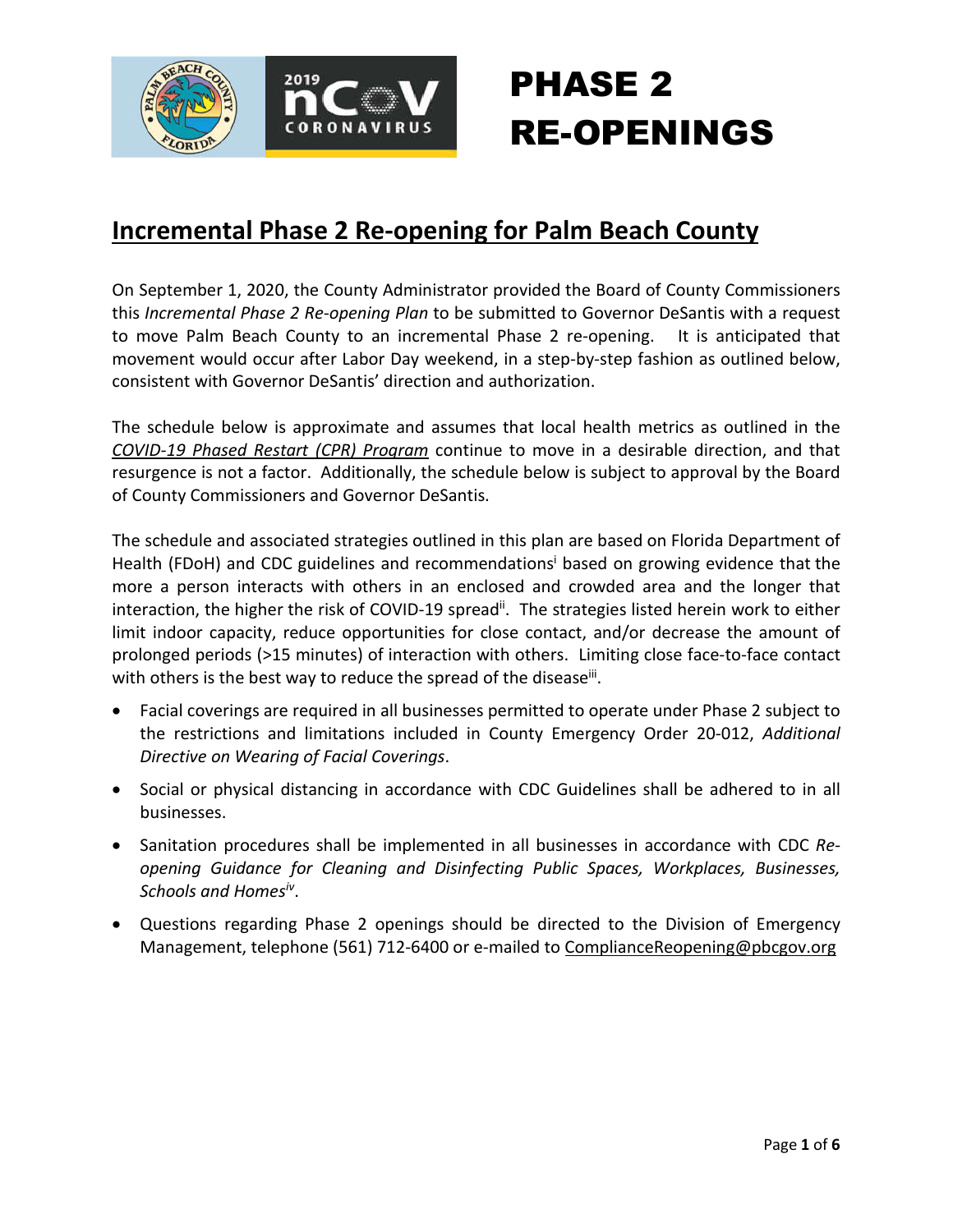

**Approximate date: September 8, 2020**

**Step 1 – Re-open certain indoor entertainment venues and other businesses.** Reopen entertainment venues that have moderate-to-high risk of community spread at reduced capacity. Entertainment venues will be permitted to re-open with facial coverings, physical distancing, and enhanced cleaning protocols, but must operate temporarily at reduced functional capacity as indicated below**:**

- Bowling alleys<sup>v</sup>:
	- o Limit to 50% of total lanes operational;
	- o 4 players/lane maximum;
	- $\circ$  Restricted access to house balls<sup>vi</sup>; and
	- o Non-cohort spectators must sit 6-feet apart (no standing or congregating);
- $\bullet$  Escape rooms<sup>vii</sup>:
	- o No mixed-player games; only private parties;
	- o Staggered reservations or start times;
	- o Maximum 6 persons per room;
- Movie theaters (up to a maximum of 50% total seating capacity  $\frac{1}{1}$ );
- Playhouses (33% total seating capacity $(x)$ );
- Skating centers<sup>x</sup>:
	- $\circ$  Maximum of 25 skaters per standard rink<sup>xi</sup>;
	- $\circ$  Non-cohort spectators must sit 6-feet apart (no standing or congregating);
- $\bullet$  Trampoline centers<sup>xii</sup>:
	- $\circ$  Limit to 50% of equipment/venue capacity<sup>xiii</sup>;
	- o Only one (1) person per trampoline, battle beam, tumble mat, ninja pit, or other attraction/piece of equipment;
	- o All shared equipment must be sanitized between patrons;
	- o No shared equipment where cleaning between patron contact is not feasible (e.g., dodge ball);
	- o No groups/parties/activities >10 people; and
	- o Non-cohort spectators must sit 6-feet apart (no standing or congregating);
- Other indoor entertainment venues offering, either for participation or observation, recreational opportunities or games of skill in an enclosed building:
	- o Examples include but not limited to, billiard halls not licensed as bars, indoor soccer, laser tag, axe throwing, and paintball;
	- $\circ$  50% equipment/venue capacity; restricted equipment will be clearly prohibited from operation (e.g., signage or covered);
	- o No shared equipment or high contact equipment among patrons where cleaning between patrons is not feasible;
	- o No groups/parties/activities >10 people; and
	- $\circ$  Non-cohort spectators must sit 6-feet apart (no standing or congregating);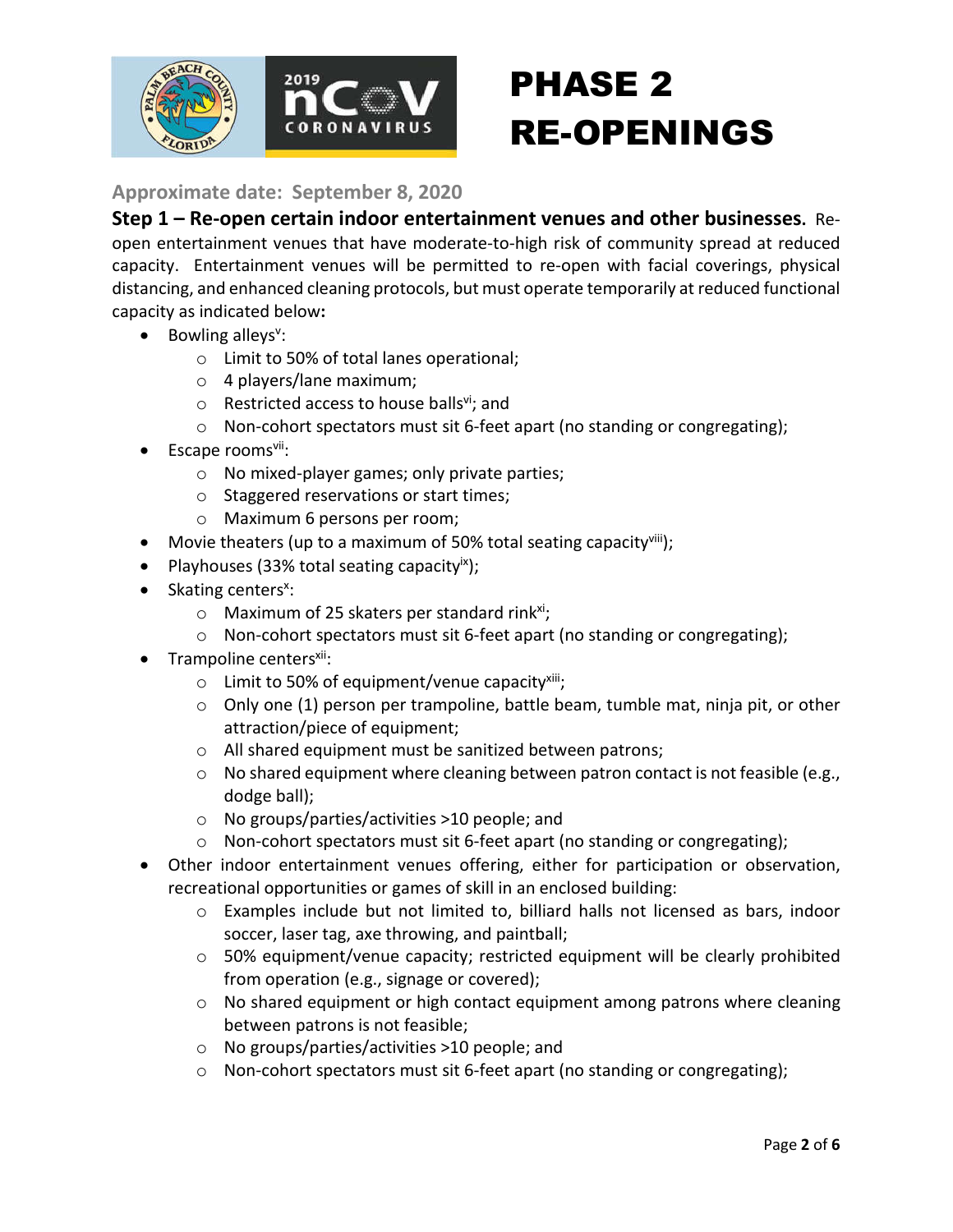

- Restaurants and food establishments:
	- $\circ$  Continue indoor service at up to 50% seating capacity<sup>xiv</sup>;
	- $\circ$  Full capacity outdoor seating is permissible with appropriate physical distancing;
	- o Bar top meal service permissible with appropriate physical distancing; and
	- $\circ$  Restaurants and food establishments may operate up to 50% of their existing billiard tables (i.e., one table or half of all tables, whichever is greater). Restricted tables will be clearly prohibited from operation (e.g., signage or covered).
- The following may operate at full capacity<sup>xy</sup> with appropriate physical distancing and with enhanced sanitization protocols<sup>xvi</sup> implemented:
	- o In-store retail sales establishments;
	- o Museums and libraries;
	- o Personal services establishments not opened by prior orders; and
	- o Gyms and fitness centers.

After an evaluation period whereby Palm Beach County will gather and analyze sufficient local health metrics data that demonstrates little or no significant resurgence or negative public health impact of opening Step 1, the County may advance to the next step.

#### **Approximate date: School District to determine**

**Step 2 – Re-open public schools (in classroom).** Palm Beach County is recommending that the School District of Palm Beach County consider re-opening brick & mortar schools to conduct in-person/in-classroom instruction at all public schools 3-4 weeks following Phase 2, Step 1. The School District and the Department of Health-Palm Beach County should gather and analyze health metrics data to determine any public health impact of this step of re-opening. Palm Beach County will continue to gather and analyze countywide health metrics data to monitor for significant resurgence or any negative public health impacts of steps 1 and 2.

The School District of Palm Beach County and the Department of Health-Palm Beach County will collaboratively gather and analyze districtwide health metrics data to assess and monitor for any significant resurgence or negative public health impacts associated with the re-opening of [in-classroom] public schools. The County will consider this data, along with other countywide health metrics data, in its analysis, determination, and timing to advance to Step 3.

#### **Approximate date: October 19, 2020**

**Step 3 – Re-open other entertainment venues.** Re-open other entertainment venues that have higher risk<sup>xvii</sup> of community spread due to exposure to congregation of larger numbers of people in close proximity for extended periods of time. These venues will be initially opened at a reduced capacity of 50%.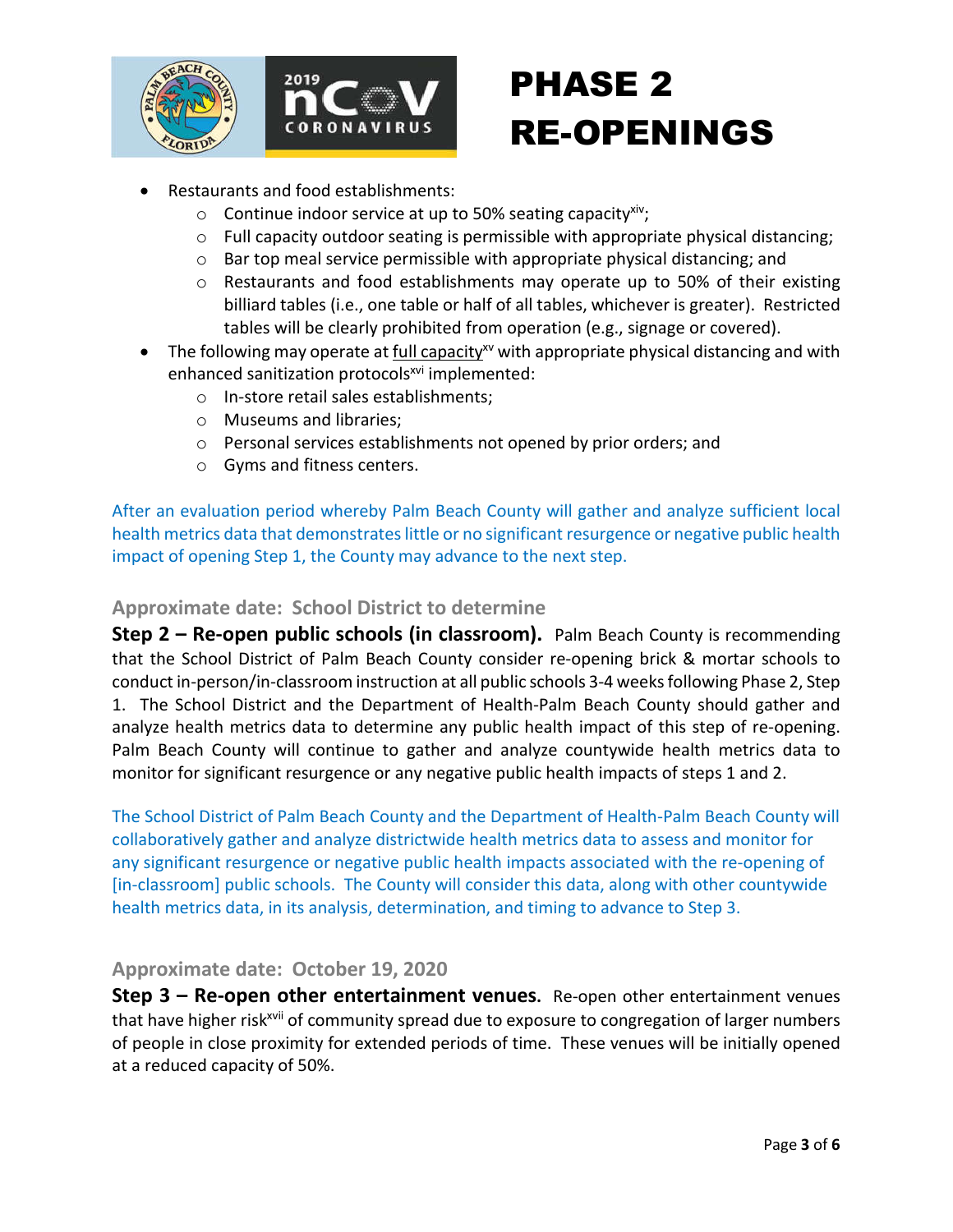

- The following entertainment venues/establishments will be permitted to re-open at 50% capacity<sup>xviii</sup>:
	- o Auditoriums;
	- o Bingo parlors;
	- o Comedy clubs; and
	- $\circ$  Concert houses<sup>xix</sup>.

After an evaluation period whereby Palm Beach County will gather and analyze sufficient local health metrics data that demonstrates little or no significant resurgence or negative public health impact of opening Step 3, the County may advance to Step 4.

#### **Approximate date: November 2, 2020**

**Step 4 – Further reduce restrictions on entertainment venues.** Further re-open entertainment venues by reducing some operational and capacity restrictions<sup>xx</sup>:

- All businesses opened in Step 1 (above) may operate at expanded occupancy:
	- o Bowling alleys:
		- All lanes may be operational, 4 players/lane maximum;
	- o Escape rooms:
		- No mixed-player games; only private parties;
		- **Staggered reservations or start times.**
	- o Movie theaters (75% total seating capacity);
	- o Playhouses (66% total seating capacity);
	- o Skating centers:
		- **Maximum of 50 skaters per standard rink;**
	- o Trampoline centers:
		- **EXECUTE:** Limit to 75% of equipment/venue capacity<sup>xxi</sup>;
		- No groups/parties/activities >15 people.
	- o Other indoor entertainment venues offering, either for participation or observation, recreational opportunities or games of skill in an enclosed building:
		- 75% equipment/venue capacity;
		- No group activities >15 people.

After an evaluation period whereby Palm Beach County will gather and analyze sufficient local health metrics data that demonstrates little or no significant resurgence or negative public health impact of opening Step 4, the County may advance to Step 5.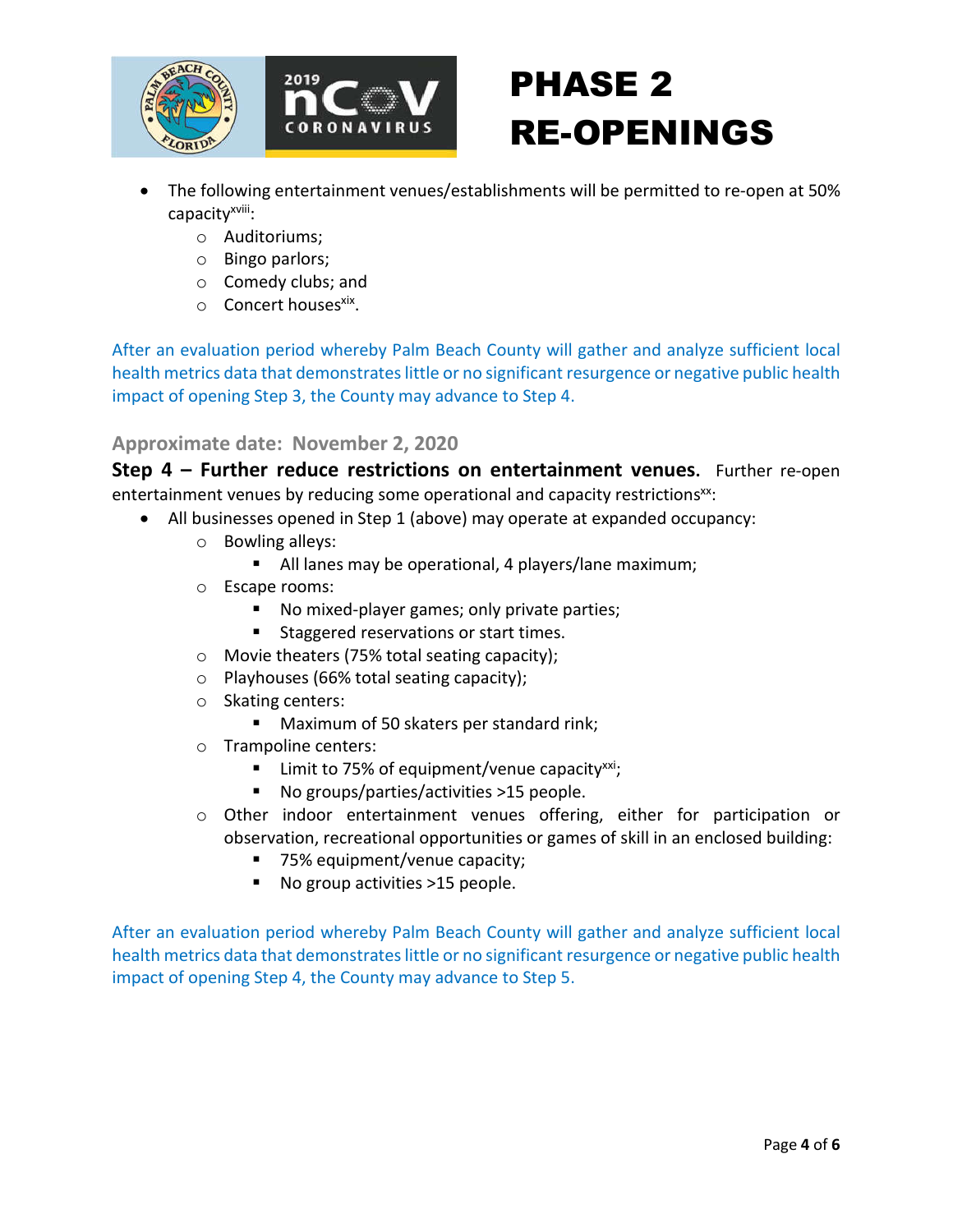

**Approximate date: TBD - pending specific authorization of the Governor**

**Step 5 – Further reduce restrictions on entertainment venues and other businesses.** Further re-open businesses and entertainment venues by adding business categories and reducing capacity restrictions:

- All businesses opened in Step 1, 3, and 4 (above) may operate at further expanded occupancy;
- Pending specific authorization of the Governor, the following may be re-opened with capacity restrictions:
	- o Arcades;
	- o Bars;
	- o Billiard halls licensed as a bar;
	- o Hookah, cigar, and other smoking bars and lounges;
	- o Nightclubs, establishments offering adult entertainment, strip clubs.

9/2/2020 previous versions are obsolete

Prevent Getting Sick (CDC website) https://www.cdc.gov/coronavirus/2019-ncov/prevent-getting-sick/how-covid-spreads.html

ii "*Florida Department of Health expanded statewide Public Service Announcement Campaign, which encourages Floridians to avoid the Three Cs*" (July 24, 2020). FDOH encourages Floridians to avoid the Three Cs: 1) Closed Spaces. Avoid closed spaces with poor ventilation that could allow contagious droplets to linger in the air; 2) Crowded Places. Avoid crowded places with many people nearby; the greater the number of individuals in an area, the greater the chances of COVID-19 spreading from person-to-person and 3) Close-Contact Settings. Avoid close-range conversations and stay at least six-feet from others. See FDOH website: http://www.floridahealth.gov/newsroom/2020/07/072420-1446-covid19.pr.html

iii *Prevent Getting Sick* (CDC website) https://www.cdc.gov/coronavirus/2019-ncov/prevent-getting-sick/social-distancing.html

<sup>&</sup>lt;sup>iv</sup> CDC re-opening guidance found here: https://www.cdc.gov/coronavirus/2019-ncov/community/reopen-guidance.html Businesses should ensure that patrons wear masks as outlined in Palm Beach County Emergency Order 20-15, maintain physical distancing (i.e., work to eliminate traffic choke points or areas for congregation) and provide ample hand sanitizing stations throughout their venue.

<sup>&</sup>lt;sup>v</sup> Recommendation by the Palm Beach County Bowling Association. Venues must ensure 6-feet physical distancing between noncohort groups.

 $v_i$  Patrons do not have free access to house balls; once they choose or are assigned a house ball, they use it for the entire play – it is not shared with other patrons; all house balls are thoroughly cleaned after each use.

<sup>&</sup>lt;sup>vii</sup> We were unable to locate any re-opening guidelines or industry standards for escape rooms, including the Association for Room Escapes of North America. https://escapegamesamerica.org/ Each room must be disinfected after each game. To reduce the risk of contact spread, all patrons should be required to wash their hands or use hand sanitizer prior to entering the room.

viii Venues must ensure 6-feet physical distancing between non-cohort groups.

ix Venues must ensure 6-feet physical distancing between non-cohort groups; 33% total seating capacity, in general, allows for seating in every third seat, thereby supporting an approximate 6-feet physical distancing.

<sup>x</sup> The United States Ice Rink Association does not identify specific criteria to re-open. The USIRA states the criteria should be prescribed by the local government. *Returning to the Rinks: Preparing Your Ice Rink to Reopen*. (May 2020). https://www.usicerinks.com/resources/COVID-19

xi Standard rink is 80'X200' or ≈16,000 ft²; larger rinks may have a proportionately larger occupancy (i.e., 1 skater/≈640 ft² ice space).